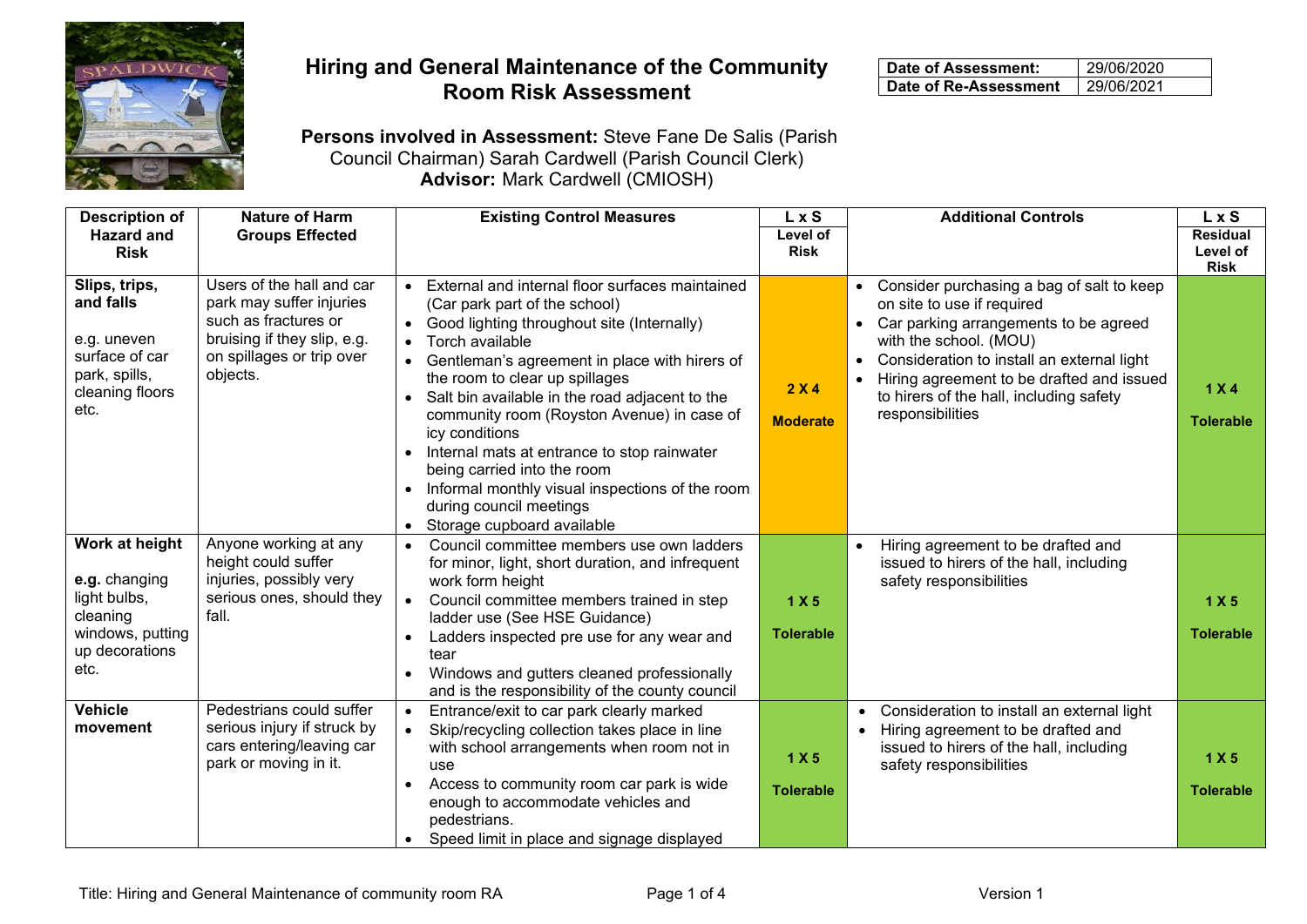| <b>Hazardous</b><br>substances<br>E.g. cleaning<br>products       | The cleaner (Self-<br>employed), risk skin<br>problems, e.g. dermatitis<br>and eye damage, from<br>direct contact with<br>cleaning chemicals.<br>Vapour may cause<br>breathing problems. | Cleaning equipment and products provided<br>$\bullet$<br><b>PPE Available</b><br>$\bullet$<br>2 'off the shelf' products ever used - low / non-<br>hazardous. Instructions on back off bottle how<br>to use<br>Cleaning products stored securely<br>$\bullet$ | 3 X 3<br><b>Moderate</b>  | Consider installing childproof locks on the<br>$\bullet$<br>cupboards under the sink                                                                                                                                                                            | 1 X3<br><b>Minor</b>      |
|-------------------------------------------------------------------|------------------------------------------------------------------------------------------------------------------------------------------------------------------------------------------|---------------------------------------------------------------------------------------------------------------------------------------------------------------------------------------------------------------------------------------------------------------|---------------------------|-----------------------------------------------------------------------------------------------------------------------------------------------------------------------------------------------------------------------------------------------------------------|---------------------------|
| <b>Electricity</b>                                                | Users risk electric shocks<br>or burns from faulty<br>equipment or installation.                                                                                                         | Fixed Inspections carried out by qualified<br>electrician<br>Portable equipment checked for visual signs of<br>damage before use and not used if found                                                                                                        | 2X5<br><b>Moderate</b>    | • Hiring agreement to be drafted and issued<br>to hirers of the hall, including safety<br>responsibilities<br>• PAT testing to be carried out                                                                                                                   | 1 X 5<br><b>Tolerable</b> |
| <b>Stored</b><br>equipment                                        | Users could be injured by<br>collapsing stacks.                                                                                                                                          | Users know that they must stack tables and<br>chairs carefully so that they do not collapse                                                                                                                                                                   | 1 X 4<br><b>Tolerable</b> | $\bullet$ None                                                                                                                                                                                                                                                  | 1 X 4<br><b>Tolerable</b> |
| <b>Manual</b><br>handling                                         | Users may suffer back<br>pain if they try to lift<br>objects that are too heavy<br>or awkward.                                                                                           | • Council committee members trained in Manual<br>Handling TEchniques (See HSE Guidance)<br>• Manual Handling activities Minimal                                                                                                                               | 1 X 4<br><b>Tolerable</b> | • Hiring agreement to be drafted and issued<br>to hirers of the hall, including safety<br>responsibilities<br>• Consider using manual handling aids such<br>as trolleys or sack truck to assist with lifting                                                    | 1 X 4<br><b>Tolerable</b> |
| <b>Asbestos</b>                                                   | Staff, and maintenance<br>workers at risk if asbestos<br>is released into the air.<br>Potential for asbestos<br>related diseases                                                         | $\bullet$ None                                                                                                                                                                                                                                                | 2 X 5<br><b>Moderate</b>  | • Asbestos Survey to be obtained from the<br>school and arrangements implemented if<br>asbestos present                                                                                                                                                         | 1 X 5<br><b>Tolerable</b> |
| <b>Fire</b>                                                       | If trapped, staff could<br>suffer fatal injuries from<br>smoke inhalation/burns                                                                                                          | Fire Warning System in place (Alarm linked to<br>school)<br>Extinguishers in place<br>$\bullet$<br>Extinguishers maintained on an annual basis<br>$\bullet$                                                                                                   | 2 X 5<br><b>Moderate</b>  | • Monthly visual checks required for<br>extinguishers<br>• FRA to be obtained from the school and<br>arrangements implemented where required<br>• Hiring agreement to be drafted and issued<br>to hirers of the hall, including safety<br>responsibilities      | 1 X 5<br><b>Tolerable</b> |
| <b>Lone Working</b>                                               | Workers could be left<br>unattended for long<br>periods should they have<br>an accident                                                                                                  | Cleaner works hour a week and<br>$\bullet$<br>communicates her safety with her family<br>Committee members communicate with other<br>$\bullet$<br>members and family if doing minor odd jobs in<br>the room                                                   | 1 X3<br><b>Minor</b>      | • None                                                                                                                                                                                                                                                          | 1 X3<br><b>Minor</b>      |
| Covid-19<br>(Additional<br>controls<br>column to be<br>considered | All workers and visitors<br>could be exposed to<br>Covid-19 which could<br>potentially be fatal                                                                                          | Room currently closed<br>$\bullet$<br>Guidance taken from government and PHE<br>$\bullet$                                                                                                                                                                     | 1 X 5<br><b>Tolerable</b> | • Room bookings minimal and number of<br>people allowed in the hall is capped<br>• Social distancing arrangements in place<br>• Consideration given to wearing mask<br>where social distancing is not achievable<br>• Hiring agreement to be drafted and issued | 1 X 5<br><b>Tolerable</b> |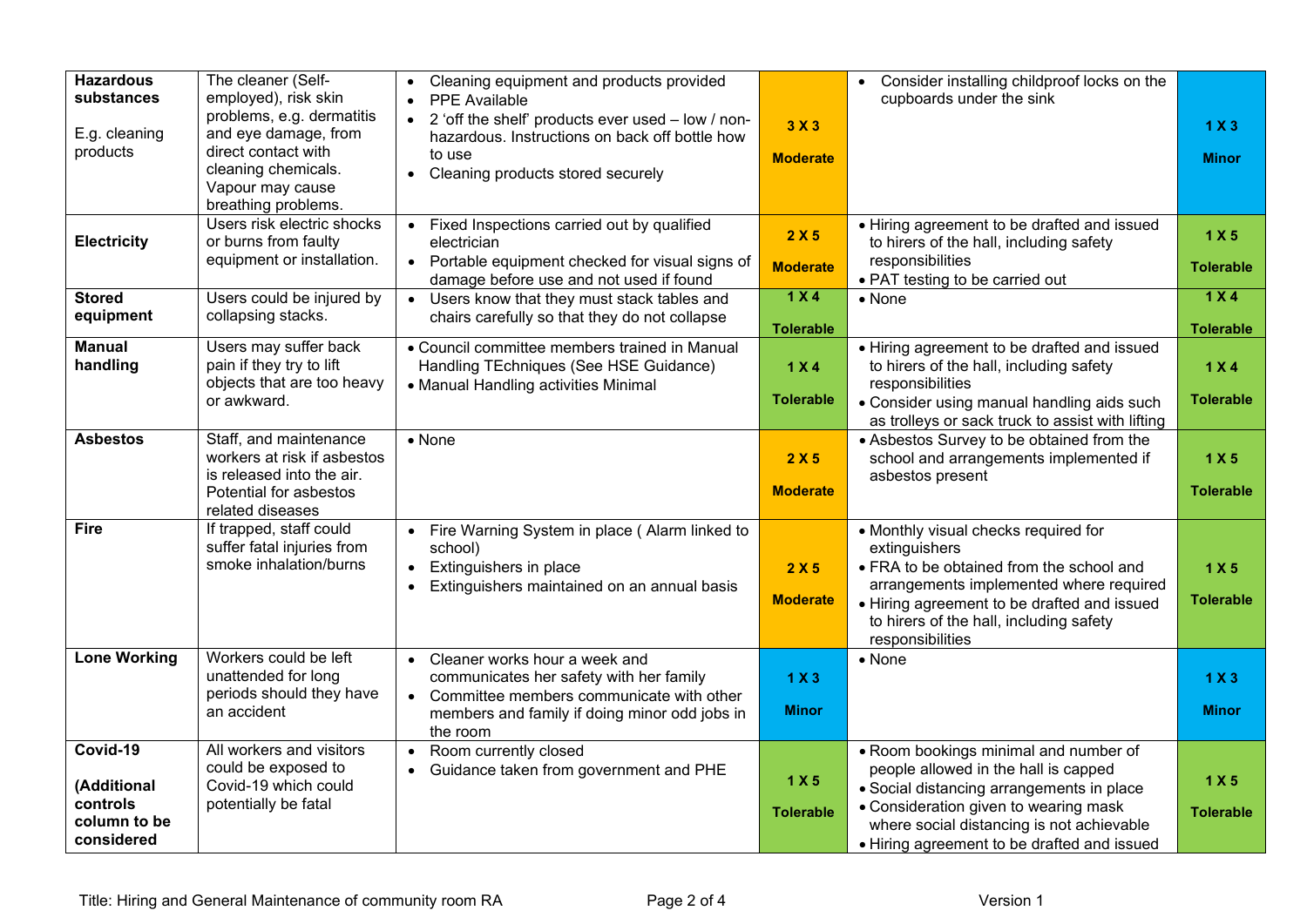| once room is<br>open for<br>bookings)                                  |                                                                                                                                                                                                                   |                                                                                                                                                                                                                                                                                                                                                                                                                                   |                          | to hirers of the hall, including safety<br>responsibilities (cleaning of door & window<br>handles, light switches, chairs)<br>• Ventilation<br>• Soap and hot water made available<br>• Request for lid to be closed when toilet<br>flushed?<br>• Gloves (and guidance doc) to be provided<br>to cleaner (PPE)<br>• Anti bac handwash provided at entrance<br>• Awareness posters throughout the building |                           |
|------------------------------------------------------------------------|-------------------------------------------------------------------------------------------------------------------------------------------------------------------------------------------------------------------|-----------------------------------------------------------------------------------------------------------------------------------------------------------------------------------------------------------------------------------------------------------------------------------------------------------------------------------------------------------------------------------------------------------------------------------|--------------------------|-----------------------------------------------------------------------------------------------------------------------------------------------------------------------------------------------------------------------------------------------------------------------------------------------------------------------------------------------------------------------------------------------------------|---------------------------|
| <b>Contractors</b>                                                     | Contractors could be<br>injured if working with<br>unknown risks or in an<br>unsafe manner                                                                                                                        | • Go on recommendations                                                                                                                                                                                                                                                                                                                                                                                                           | 3 X 4<br><b>Moderate</b> | • Check and approve contractors RAMS and<br>competencies prior to works starting<br>• Check relevant insurances are in place<br>before using the contractor<br>• Only use contractors which have safety<br>passports e.g. safe contractor etc.                                                                                                                                                            | 1 X 4<br><b>Tolerable</b> |
| <b>Hiring Parties</b>                                                  | Hiring parties could be<br>injured if not aware of<br>risks on site                                                                                                                                               | Appliances maintained and routinely checked<br>$\bullet$<br>Gentleman's agreement in place with hirers of<br>the room on the rules                                                                                                                                                                                                                                                                                                | 3 X 4<br><b>Moderate</b> | • Hiring agreement to be drafted and issued<br>to hirers of the hall, including safety<br>responsibilities<br>• Insurances checked where applicable                                                                                                                                                                                                                                                       | 1 X 4<br><b>Tolerable</b> |
| Legionella                                                             | Staff, visitors and<br>contractors could catch<br>legionnaires disease if<br>water not treated correctly                                                                                                          | Point of use boilers used<br>$\bullet$<br>Dead legs removed<br>$\bullet$                                                                                                                                                                                                                                                                                                                                                          | 2X3<br><b>Tolerable</b>  | • Implement a flushing regime for excessive<br>periods of non-use<br>• Ensure water outlets are checked by<br>competent external company every quarter                                                                                                                                                                                                                                                    | 1 X3<br><b>Minor</b>      |
| Cleaning<br><b>Machines</b>                                            | Employees could suffer<br>MH and electricity injuries<br>when using a cleaning<br>machine, such as floor<br>scrubber or hoover                                                                                    | Staff adequately trained<br>$\bullet$<br>• Visual inspections carried out                                                                                                                                                                                                                                                                                                                                                         | 2 X 4<br><b>Moderate</b> | • Ensure PAT testing is carried out                                                                                                                                                                                                                                                                                                                                                                       | 1 X 4<br><b>Tolerable</b> |
| <b>Specific issues</b><br>arising from<br><b>Kitchen</b><br>operations | Potential injury to any<br>kitchen user from<br>countertop water boilers,<br>oven, use of kitchen<br>implements including<br>knifes and other sharp<br>tools. Congestion in<br>Kitchen when particularly<br>busy. | All implements are cleaned and returned to<br>$\bullet$<br>their allocated storage space when not in use.<br>All fridge/freezers have a thermometer.<br>$\bullet$<br>Users make sensible use of ovens and<br>radiators<br>• Extract duct from hob canopy cleaned<br>internally by cleaner<br>Gentleman's agreement in place with hirers for<br>$\bullet$<br>kitchen use<br>Hot water in sinks is regulated to safe<br>temperature | 3X3<br><b>Moderate</b>   | • Provide a set of oven gloves<br>• Provide instructions on the use of the<br>countertop water boilers are displayed.<br>• Display hot water signs above taps<br>• Hiring agreement to be drafted and issued<br>to hirers of the hall, including safety<br>responsibilities                                                                                                                               | 1 X3<br><b>Minor</b>      |